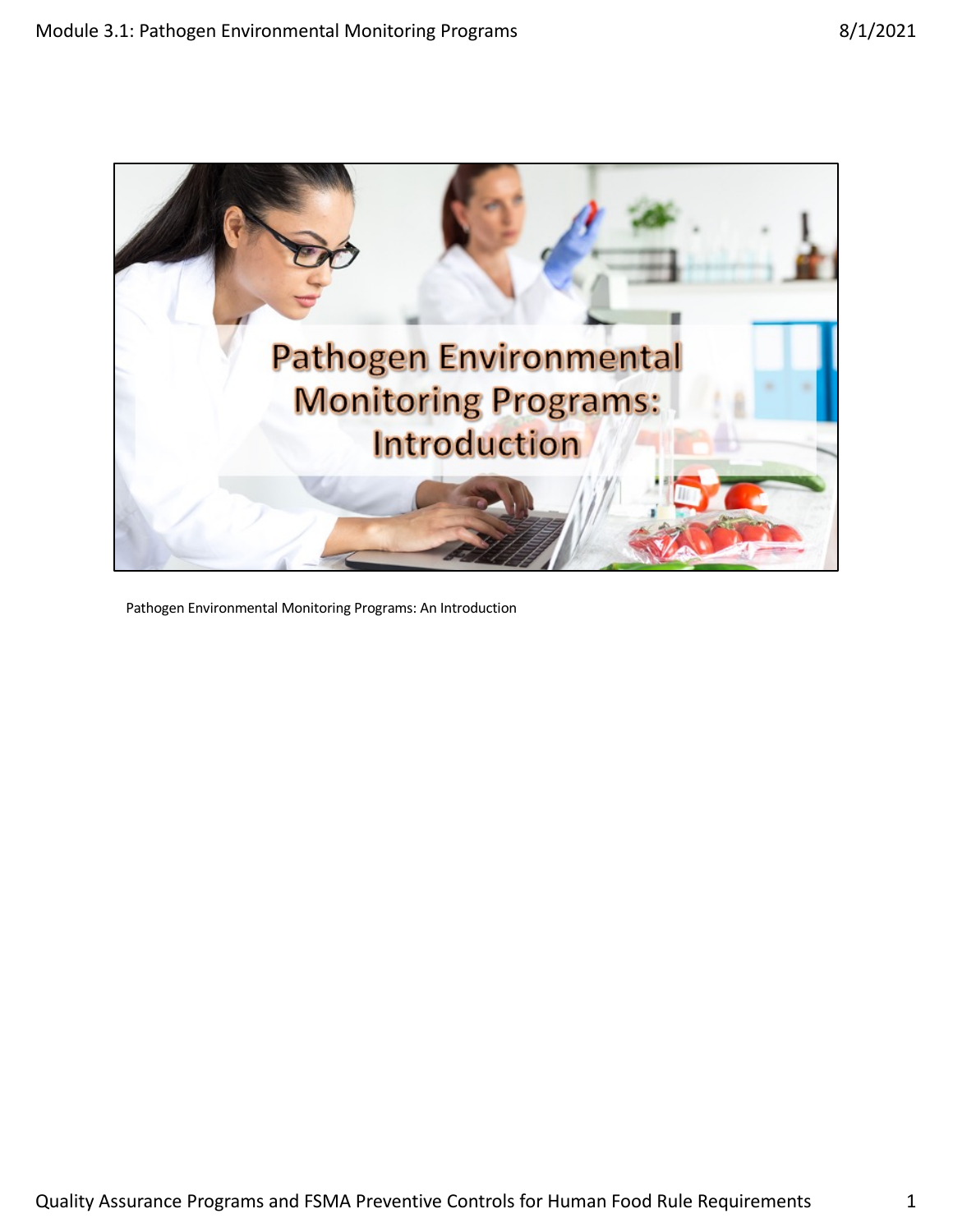

There are several reasons that you might have an **E**nvironmental **M**onitoring **P**rogram or EMP and each is a little different in purpose and scope.

For example you might want to evaluate or verify your entire Good Manufacturing Practices program. Verify your sanitation program for specific pieces of equipment and perhaps the facility surrounding the equipment

Troubleshooting or investigational EMPs might be used to identify the root cause of a spoilage issue or could be employed after a pathogen isolation in your finished product.

The most specific EMP is the Pathogen Environmental Monitoring Program – this type of program is particularly important when environmental pathogens are a known or reasonably foreseeable biological hazard in your food product.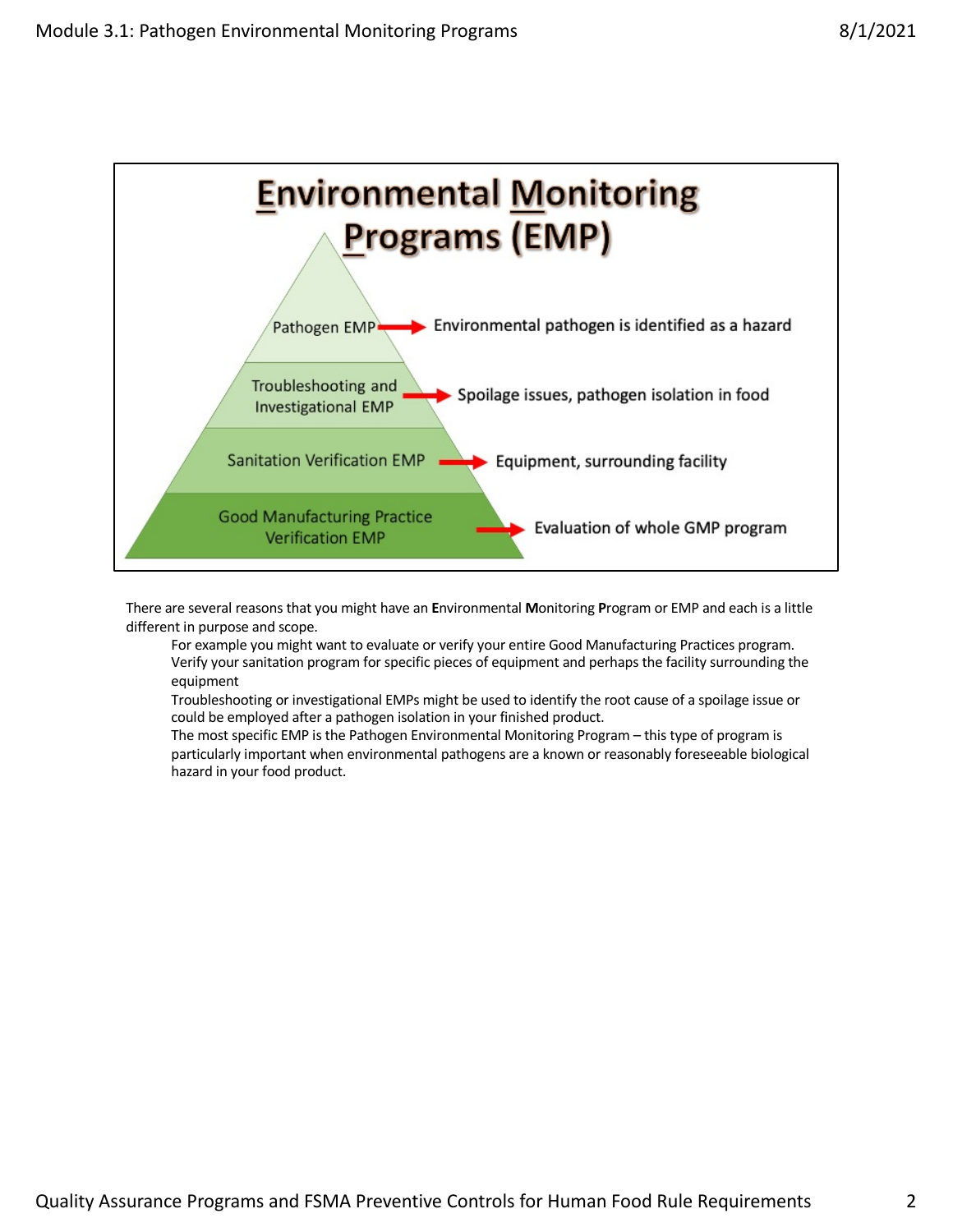

Objectives for EMPs can differ.

You might use an EMP to evaluate the sanitary design of the facility and to determine how easy is it to keep clean and sanitary.

You might want to use an EMP program to help schedule preventive maintenance such as determining the frequency of gasket or filter changes.

You might use EMP programs to validate or verify cleaning and sanitation programs to document that your procedures and their frequency are adequate and appropriate.

Pathogen detection or elimination is focused on identifying potential pathogen niches and working to prevent pathogens from establishing in the facility.

These are known as Pathogen Environmental Monitoring Programs or PEMPs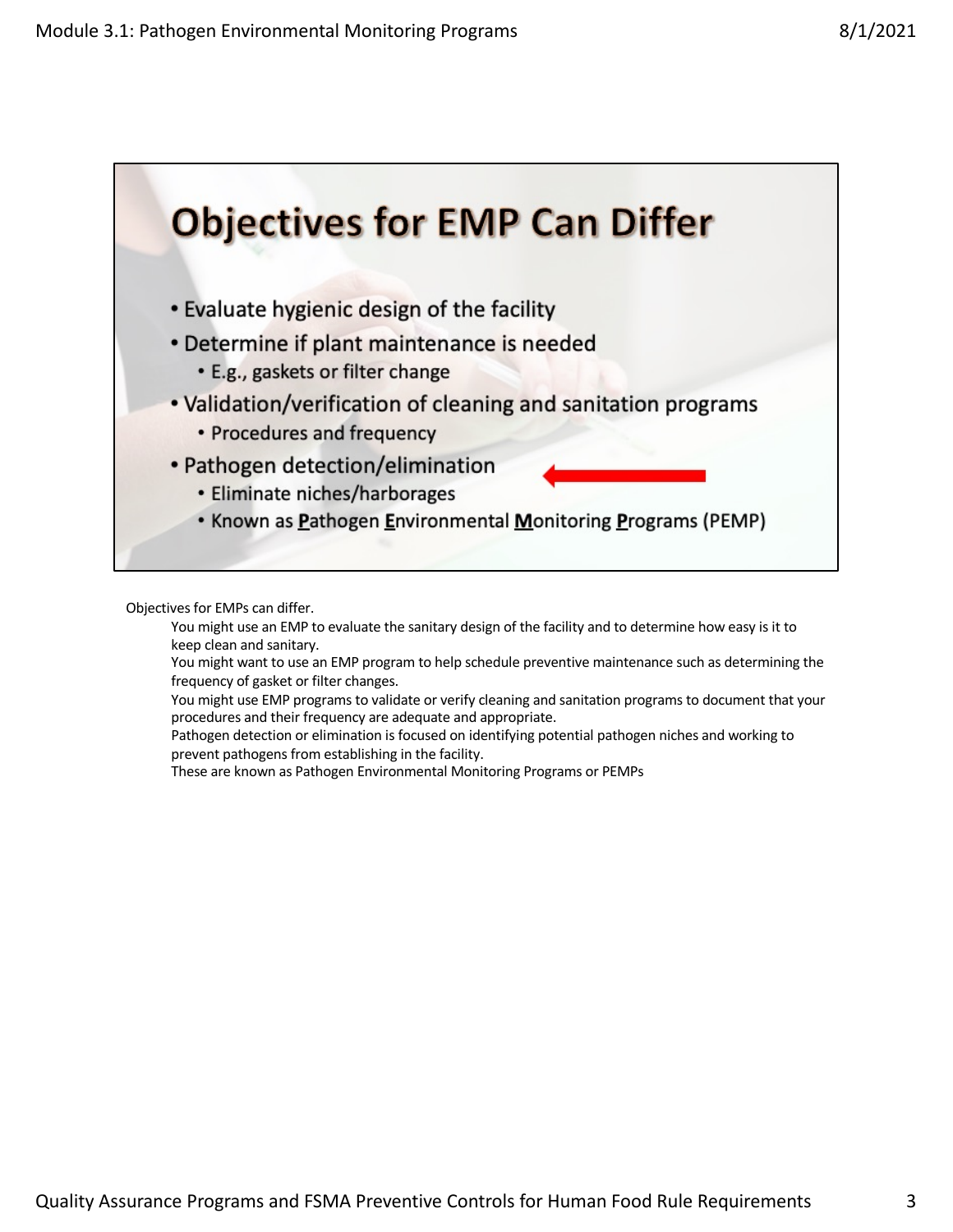

Pathogen Environmental Monitoring Programs are covered in the Food Safety Modernization Act (FSMA) or"fizzma" Preventive Controls for Human Foods Rule.

The Rule requires that you establish a food safety plan. One of the first steps in preparing a food safety plan is performing a hazard analysis for each food or food category that is produced in your facility. During that hazard analysis you will determine what types of hazards are relevant to your food product and the environment under which it is produced.

\*For known or reasonably foreseeable hazards you will need to establish preventive controls. Sanitation preventive controls are designed to reduce or prevent \*cross contamination of finished product with biological hazards and prevent the \*establishment of environmental pathogens in your facility. In some cases that will require establishment of a PEMP.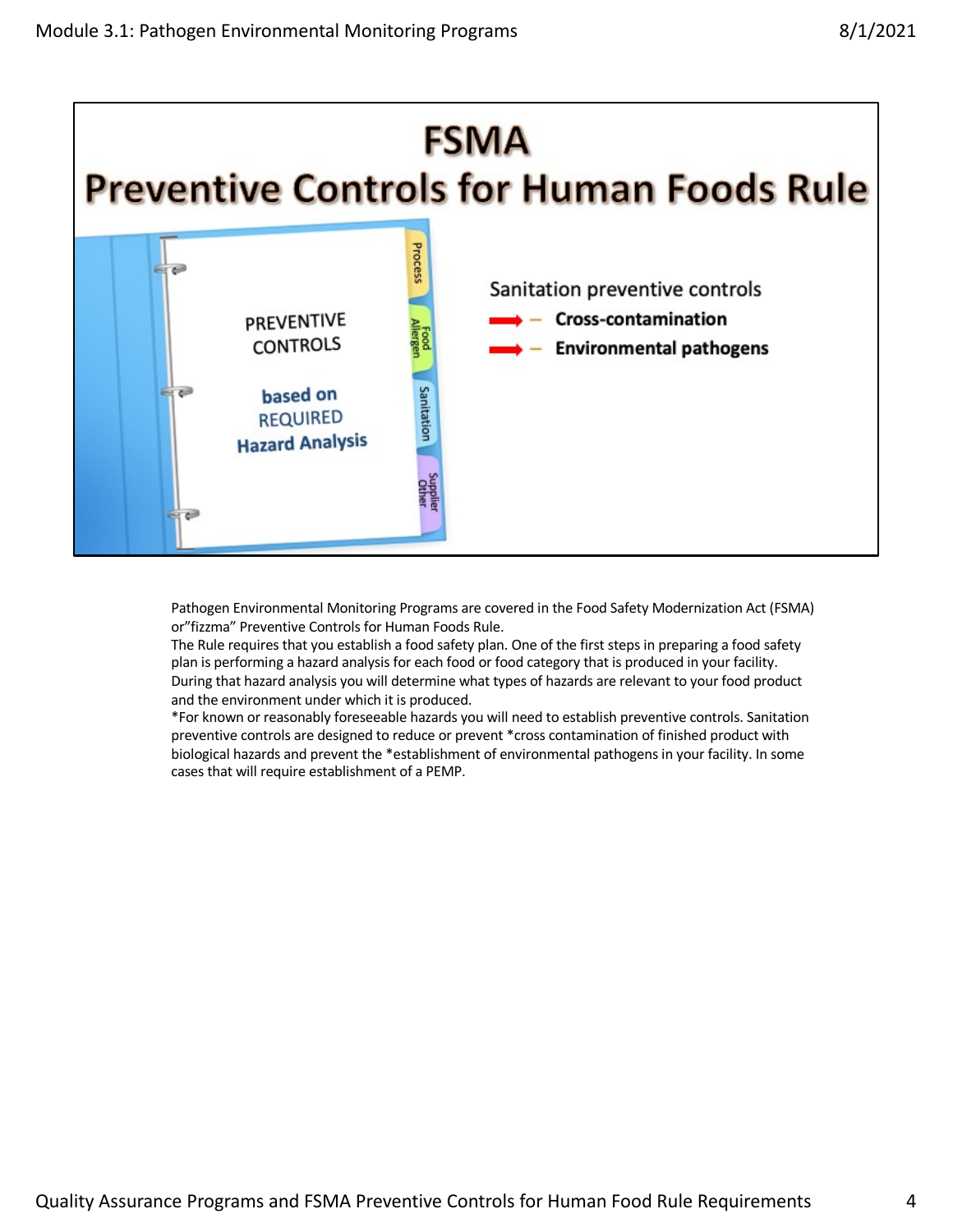

The Preventive Controls Rule considers PEMPs to be a verification activity for **ready-to-eat foods** that can become contaminated or re-contaminated with an environmental pathogen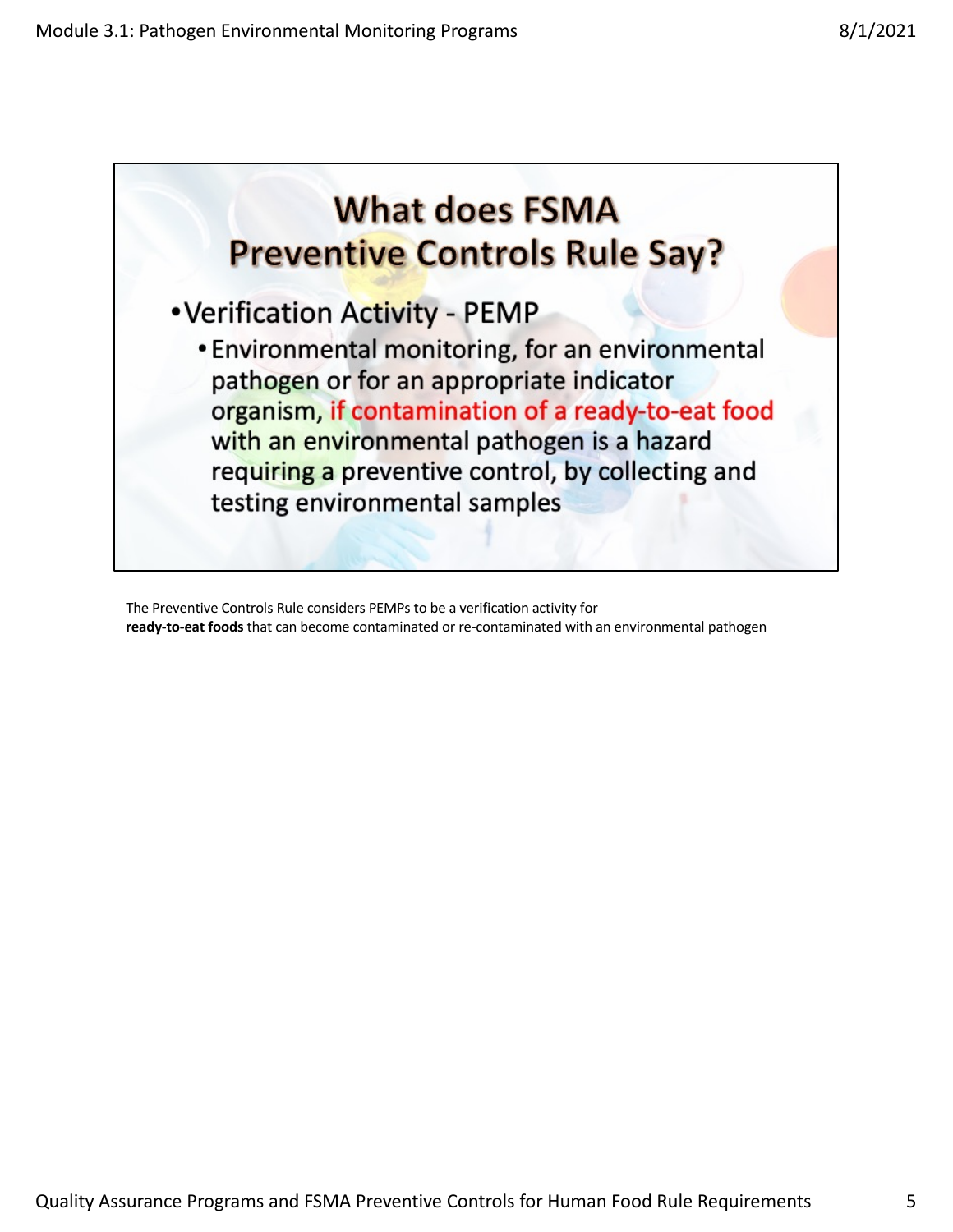

This cartoon provides an example of a ready-to-eat food where environmental pathogens are NOT not likely or reasonably forseeable. In this example the raw materials are mixed together and filled into the final package. The packages are sealed and proceed through a validated cook step or kill step. The key feature of this process is that the finished product is not exposed to equipment surfaces or the processing environment after the kill step is applied. A canned or jarred product that goes into a retort or steam tunnel is an example of this type of food product. In this case a PEMP is not required.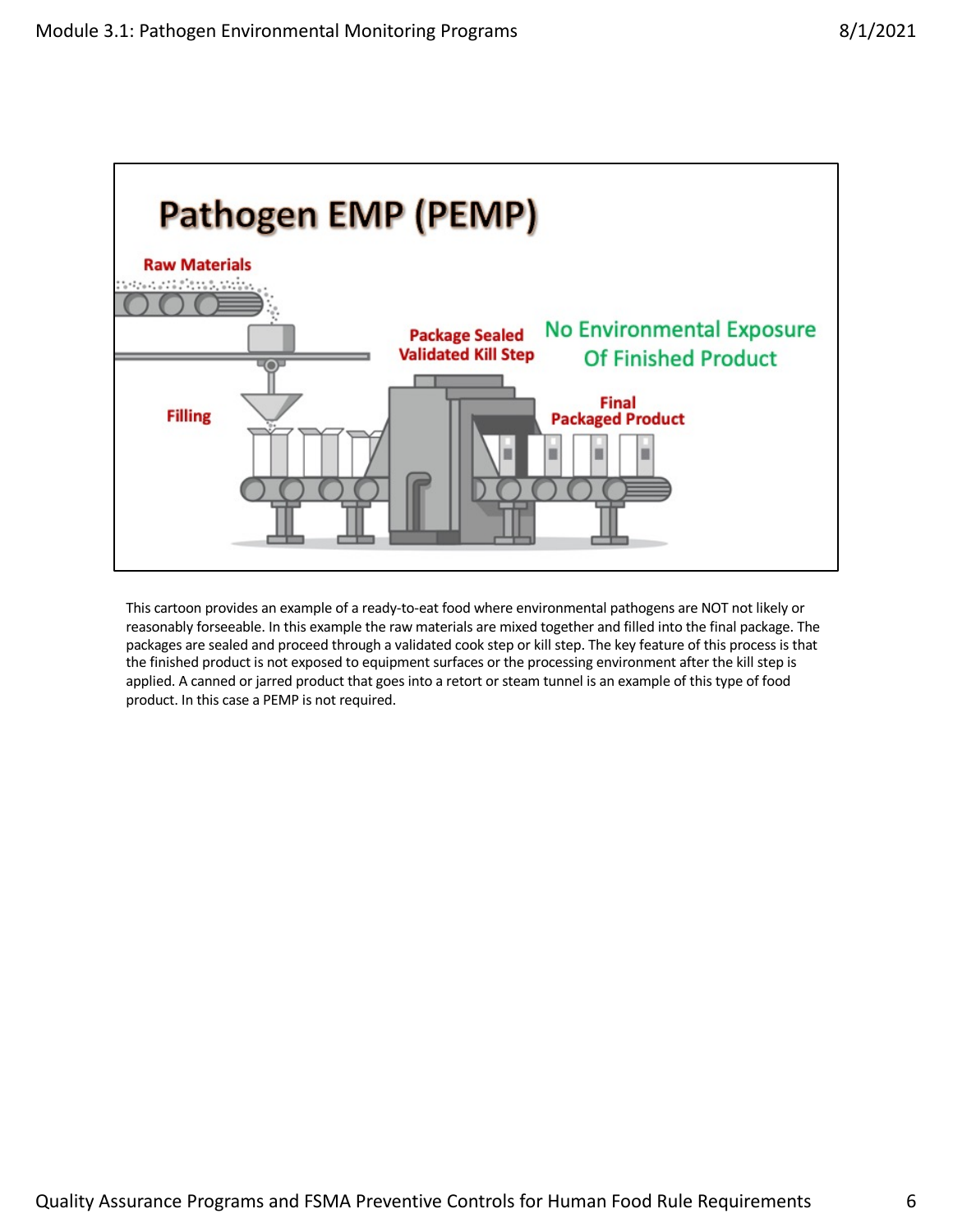

This cartoon provides an example of a ready-to-eat food where contamination with environmental pathogens IS a concern. In this case the raw materials are mixed together and a kill step is applied. The finished product is then exposed to equipment surfaces and the processing environment BEFORE the package is filled and sealed. After sealing, no further kill step is applied. An example of this type of product might be a roasted nut – after the nuts leave the roaster they travel on a conveyer belt while they cool. The final package is then filled with the cooled nuts and the package is sealed. The sealed package doesn't undergo any further processing. In this example a Pathogen Environmental Monitoring program is likely required.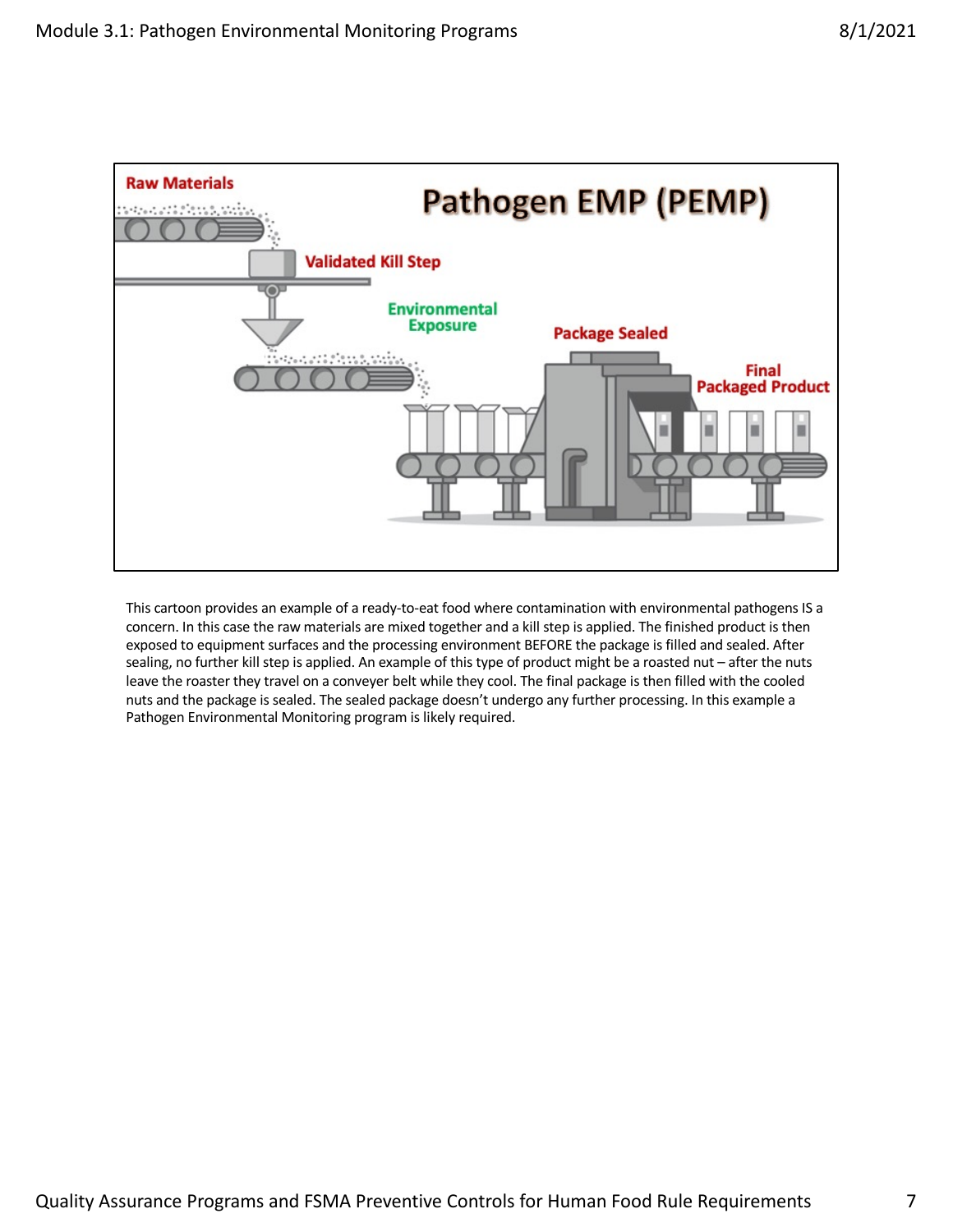

FDA has identified specific pathogens of concern for environmental contamination based on a history of foodborne outbreaks and product recalls. The ability for a pathogen to establish in a facility is related to the presence of moisture, adequate nutrients, and an appropriate temperature. When foods are high in moisture and are produced in environments where water is used for routine cleaning and sanitation the pathogen of concern is *Listeria monocytogenes*. A large group of foods fall into this category including frozen foods like vegetables, prepared meals, and ice cream, and refrigerated foods such as dairy products, prepared salads, some types of beverages.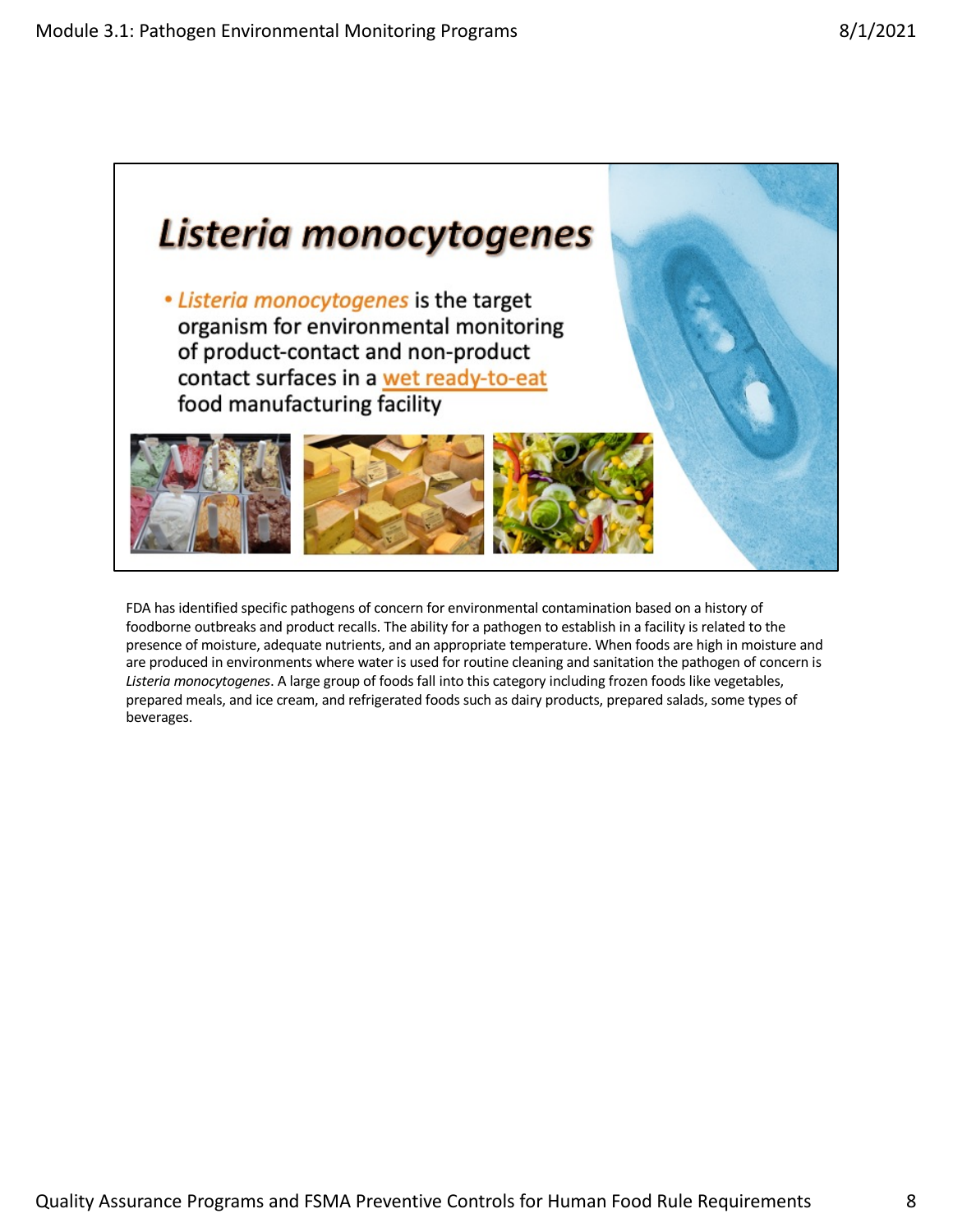

When low-moisture foods are produced in dry environments, the pathogen of concern is *Salmonella*. This includes many types of cereal products, baked goods, powders like spices and instant beverages, nuts and seeds, and chocolates and confections.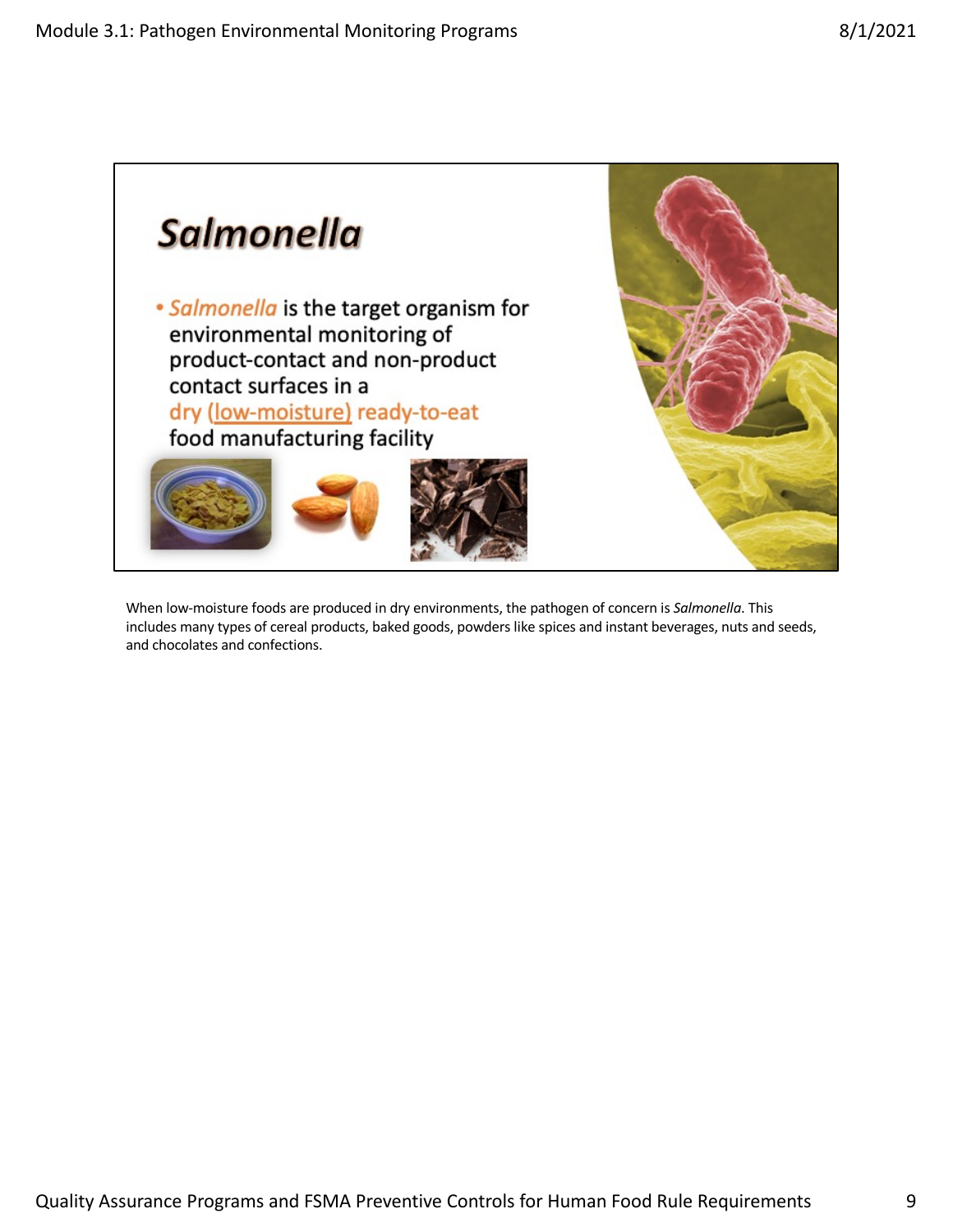

In summary, there are several types of environmental monitoring programs and the structure and outcomes or objectives of each will differ.

The Preventive Controls for Human Foods Rule requires that Pathogen Environmental Monitoring programs be established as a verification activity when the hazard analysis determines that contamination of ready-to-eat foods with an environmental pathogen is a hazard that needs a preventive control.

Listeria monocytogenes and Salmonella are target pathogens for PEM programs in wet and dry facilities.